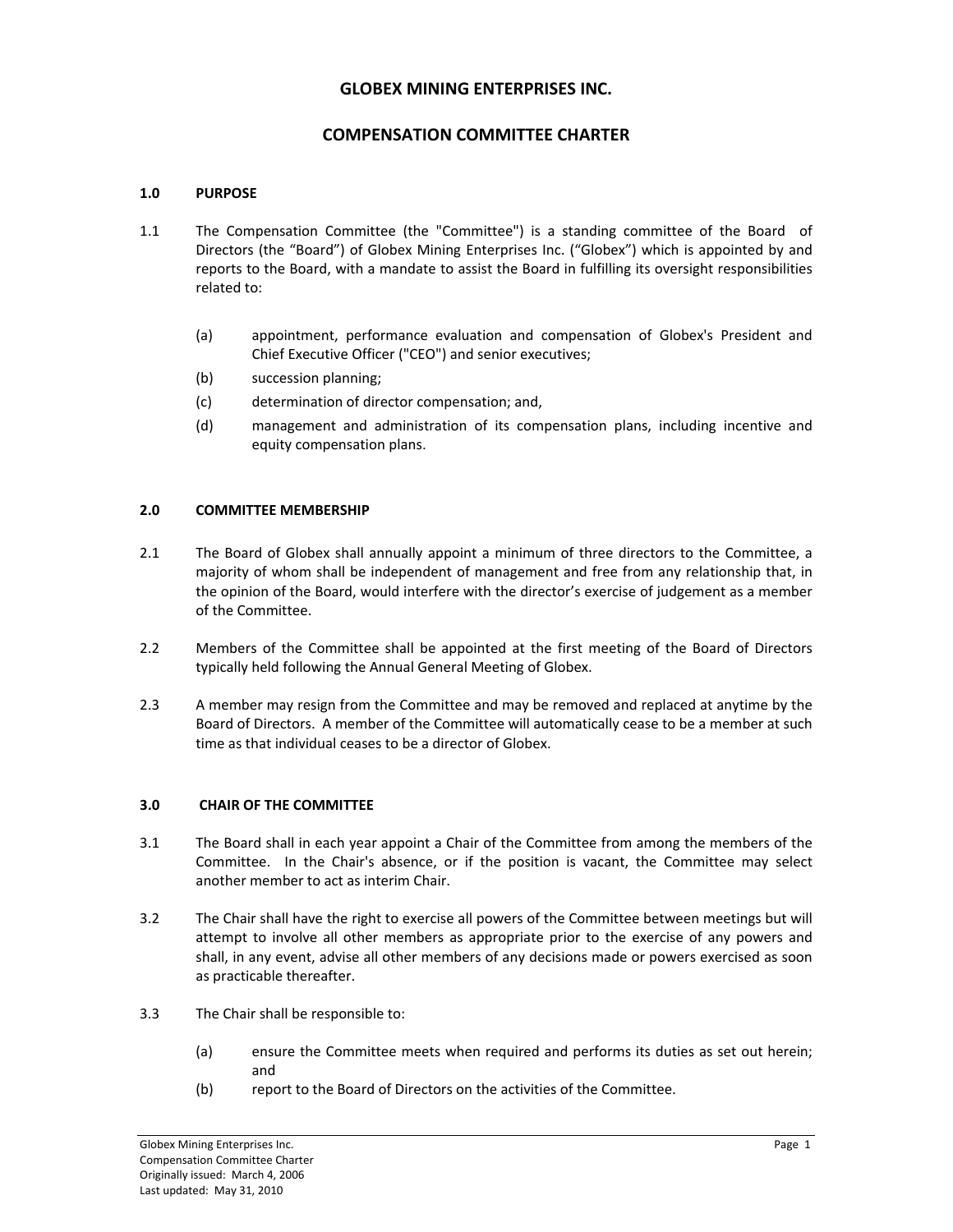## **4.0 COMMITTEE AUTHORITY AND RESPONSIBILITIES**

4.1 The Committee shall have authority and be responsible to perform the following:

## **CEO Compensation:**

- (a) review and approve the position description of the CEO and the corporate performance goals and objectives relevant to determining the CEO's compensation;
- (b) evaluate the CEO's performance in light of the corporate goals and objectives established on an annual basis;
- (c) make recommendations to the Board with respect to the CEO's compensation based on its evaluation of the CEO's performance, including, as appropriate, salary, bonus, incentive and equity compensation and benefit plans; and
- (d) develop and implement a CEO succession plan in conjunction with the CEO.

## **Executive Officer Compensation:**

- (a) review and approve the evaluation process and compensation structure for Globex's executive officers;
- (b) make recommendations to the Board with respect to the compensation of all other senior executives of Globex, including, as appropriate salary, bonus, incentive and equity compensation;
- (c) assess the competitiveness and appropriateness of Globex's executive compensation plans and policies; and
- (d) review management's succession planning for senior executives;

#### **Board of Director Compensation:**

(a) review and recommend to the Board a compensation package for members of the Board, taking into account the relative responsibilities of directors in serving on the Board and on the various subcommittees of the Board.

#### **Globex's Compensation Plans:**

- (a) review Globex's compensation philosophy, policies, plans and guidelines annually and recommend any changes to the Board;
- (b) review and recommend to this Board of Directors any new incentive compensation and equity compensation plans;
- (c) manage and administer all equity compensation plans, including Globex's Stock Option Plan, and make recommendations respecting grants of equity and options and any changes to such plans; and
- (d) review all material proposed actions with respect to pension plans for approval by the Board.

#### **General:**

- (a) review and approve the Compensation of executive Officers and Directors disclosure section in Globex's management information circular, and any other compensation matters as required by public disclosure requirements; and
- (b) perform any other activities consistent with this Charter, Globex's By‐laws and governing law, as the Board may from time to time deem necessary or appropriate.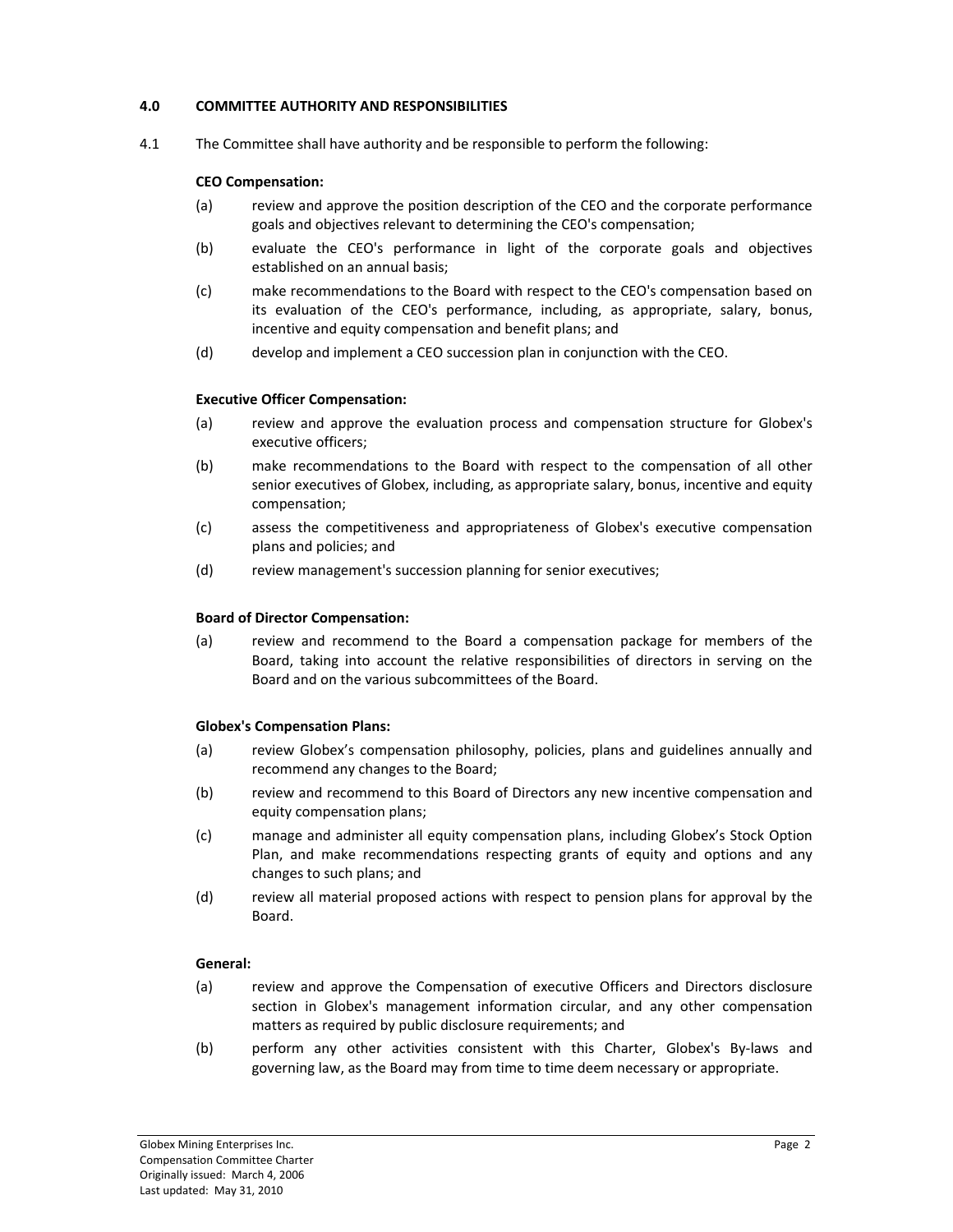# **5.0 MEETINGS**

- 5.1 The Chairman will appoint a secretary who will keep minutes of all meetings (the "Secretary"). The Secretary does not have to be a member of the Committee or a director and can be changed by simple notice from the Chair.
- 5.2 No business shall be transacted by the Committee unless a quorum of the Committee is present or the business is transacted by resolution in writing signed by all members of the Committee. A majority of the Committee shall constitute a quorum, provided that if the number of members of the Committee is an even number, one half of the number of members plus one shall constitute a quorum.
- 5.3 The Committee shall meet often as it deems necessary to carry out its responsibilities.
- 5.4 The time at which, and the place where the meetings of the Committee shall be held, and the procedure in all respects of such meetings shall be determined by the Committee, unless otherwise provided for in the By‐laws of Globex or otherwise determined by resolution of the Board.
- 5.5 Meetings may be held in person, by teleconferencing or by videoconferencing
- 5.6 Any decision made by the Committee shall be determined by a majority vote of the members of the Committee present. A member will be deemed to have consented to any resolution passed or action taken at a meeting of the Committee unless the member dissents.
- 5.7 Minutes of the Committee will be kept by the Secretary. The approved minutes of the Committee shall be circulated to the Board forthwith and shall be duly entered in the books of Globex.

## **6.0 ACCESS TO MANAGEMENT AND OUTSIDE ADVISORS**

- 6.1 The Committee shall have full, free and unrestricted access to management and employees and to the relevant books and records of Globex.
- 6.2 The Committee may invite such other persons (i.e. the CEO, CFO, and Controller) to its meetings, as it deems necessary.
- 6.3 The Committee shall have the authority to retain independent legal, accounting or other relevant advisors as it may deem necessary or appropriate to allow it to discharge its responsibilities, at the expense of Globex.
- 6.4 Any advisors retained shall report directly to the Committee and will provide the Board and management with written copies of all findings on a timely basis.

# **7.0 REPORTING REQUIREMENTS**

- 7.1 The Committee shall make regular reports to the Board, through the Chair, following meetings of the Committee.
- 7.2 The Committee shall prepare, if it deems it advisable or necessary an annual report to shareholders concerning executive compensation for inclusion in Globex's annual Management Information Circular.